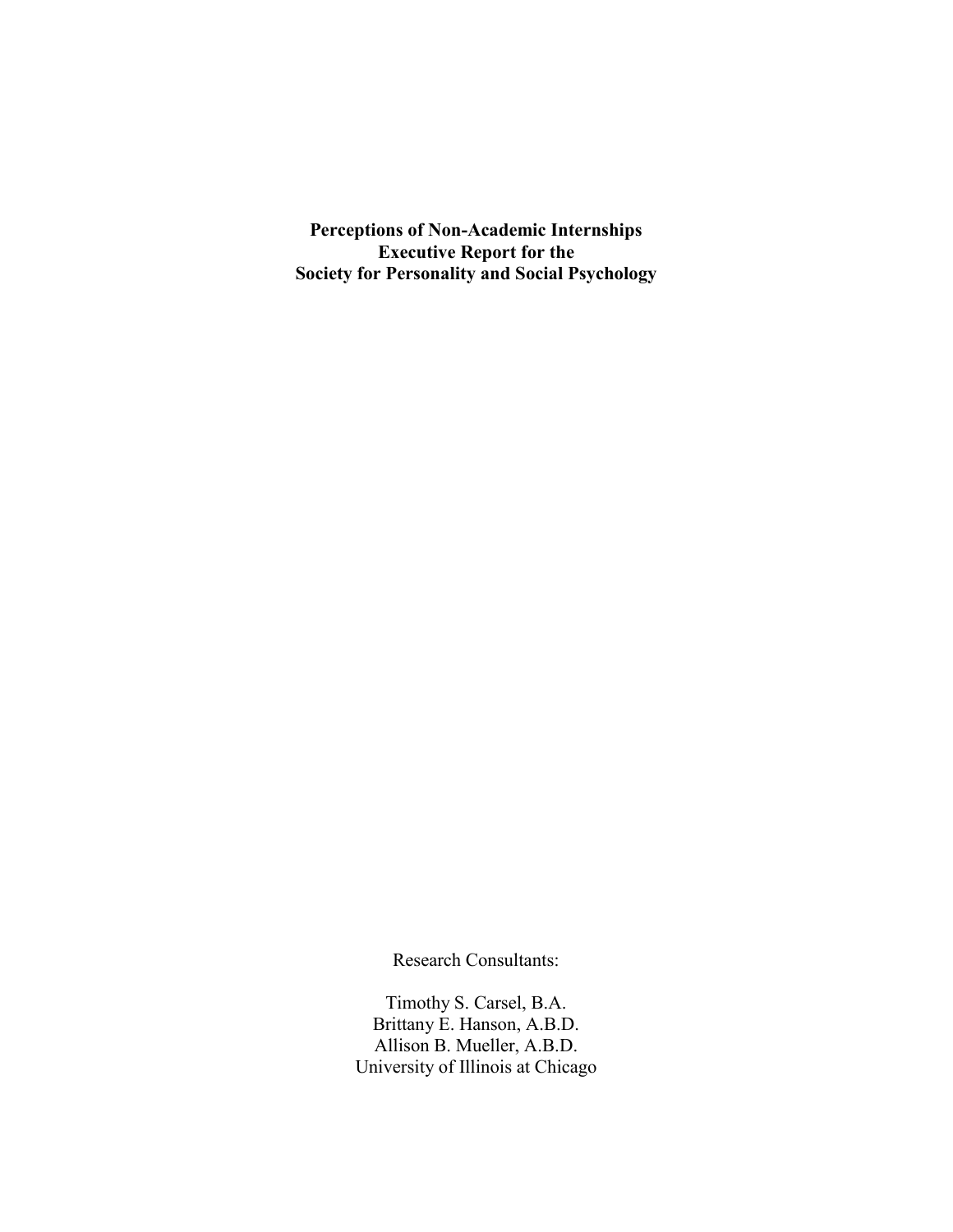#### **Scope of Work**

The Society for Personality and Social Psychology (SPSP) funded the current research to explore non-academic internships. Non-academic internships might be an important resource for students looking to transition out of the academy: A student with non-academic work experience may be more competitive for full-time employment in the non-academic sector than a student without non-academic work experience. The purpose of this investigation was therefore to (a) identify existing non-academic internship programs; (b) explore perceptions of the importance of non-academic experience, and by extension, the importance of non-academic internship experience to potential employers; (c) identify factors that may facilitate or impede students' participation in non-academic internships; and (d) identify factors that contribute to social and personality psychologists' decision to leave the academy.

### **Method**

We developed three surveys designed for three different categories of SPSP members: SPSP graduate students, SPSP faculty, and SPSP members who work in non-academic settings. All surveys asked participants to list any information they had about on-going non-academic internships. The remaining items on each survey were tailored to each subgroup of SPSP. Invitations to participate in these surveys were distributed to the SPSP membership via e-mail, with three separate links as a function of membership status (student, faculty, non-academic member).

### **Participants**

**Graduate students and faculty.** We compared the demographics of our student and faculty participants ( $N = 982$ ) to that of SPSP's overall membership ( $N = 6,747^1$ ). About 15% of SPSP's overall student and faculty membership responded to the invitation to participate.

*Student participants.* Students accounted for 49.49%<sup>2</sup> of the current sample. We compared the gender and ethnicity/race our student sample against that of overall SPSP student members. Our student sample contained a greater proportion of Whites than the SPSP student membership,  $X^2(7, N = 357) = 97.17, p < .001$  (see Table 1)<sup>3</sup>. Moreover, our sample contained a disproportionate number of women (72.5% women, 25.8% men) compared to the overall SPSP student membership,  $X^2(1, N = 354) = 22.81, p < .001$ .

*Faculty participants*. Faculty accounted for 50.51%<sup>4</sup> of the current sample. Compared to SPSP faculty members overall, our faculty sample contained a disproportionate number of women (60.5<sup>γ</sup>) compared to men (37.5<sup>γ</sup>),  $X^2(1, N = 293) = 27.24, p < .001$ . Moreover, our

 $1$  These estimates of SPSP membership demography were from 12/31/15. These estimates exclude undergraduate members, who were not invited to participate in this investigation.

 $2$  Not all student participants counted toward this percentage completed all questions in the survey. About 360 student participants completed the entire survey.

 $3$  All chi-squared tests compare the distribution of the current sample to the expected distribution as reported in the December 2015 SPSP membership diversity report.

 $4\overline{)}$  Not all faculty participants counted toward this percentage completed all questions in the survey. About 300 faculty participants completed the entire survey.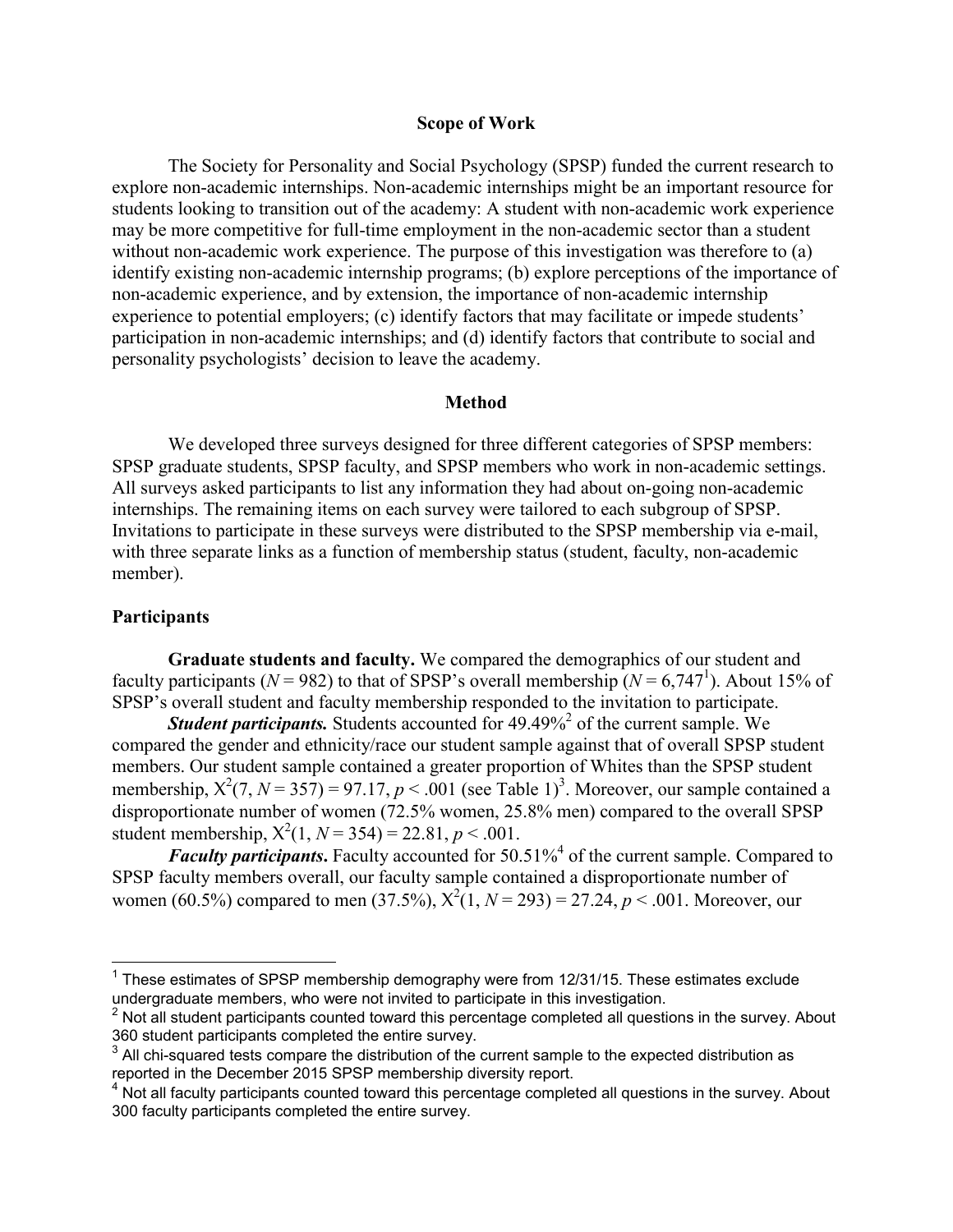faculty sample contained a greater proportion of Whites than the SPSP faculty membership,  $X^2(9, N = 296) = 42.32, p < .001$  (see Table 1).

Taken together, the current sample of faculty and students was somewhat unrepresentative of SPSP members overall.

**Non-academic participants.** There was no data available on the overall demographics of SPSP's non-academic members, so we were unable to compare our non-academic participants to those of SPSP. Compared to our student and faculty samples, the non-academic sample (*N*  $=140$ <sup>5</sup> had a similar gender (64% female, 33.3% male) breakdown as the student and faculty samples. See Table 1 for the non-academic race/ethnicity identification.

| <b>Race/Ethnicity</b>                                | <b>Student Sample</b> | <b>Faculty Sample</b> | <b>Non-Academic Sample</b> |
|------------------------------------------------------|-----------------------|-----------------------|----------------------------|
| American Indian or<br>Alaska Native                  | 0.0                   | 0.7                   | 0.0                        |
| Asian or Asian<br>American                           | 10.1                  | 4.1                   | 2.7                        |
| <b>Black or African</b><br>American                  | 2.5                   | 2.0                   | 1.4                        |
| Latino or Hispanic, or<br>Chicano or Puerto<br>Rican | 4.2                   | 2.4                   | 4.1                        |
| Middle Eastern or<br>North African                   | 2.0                   | 0.0                   | 0.0                        |
| Multiracial                                          | 11.5                  | 7.8                   | 5.4                        |
| Native Hawaiian or<br>Pacific Islander               | 0.0                   | 0.0                   | 0.0                        |
| White or European<br>American                        | 68.6                  | 78.4                  | 89.5                       |
| Other                                                | 0.8                   | 2.0                   | 0.0                        |
| I'd rather not say                                   | 0.3                   | 2.7                   | 0.0                        |

Table 1. Ethnicity/race breakdown (%) of sample.

 $<sup>5</sup>$  Not all non-academic participants counted toward this percentage completed all questions in the survey.</sup> About 75 non-academic participants completed the entire survey.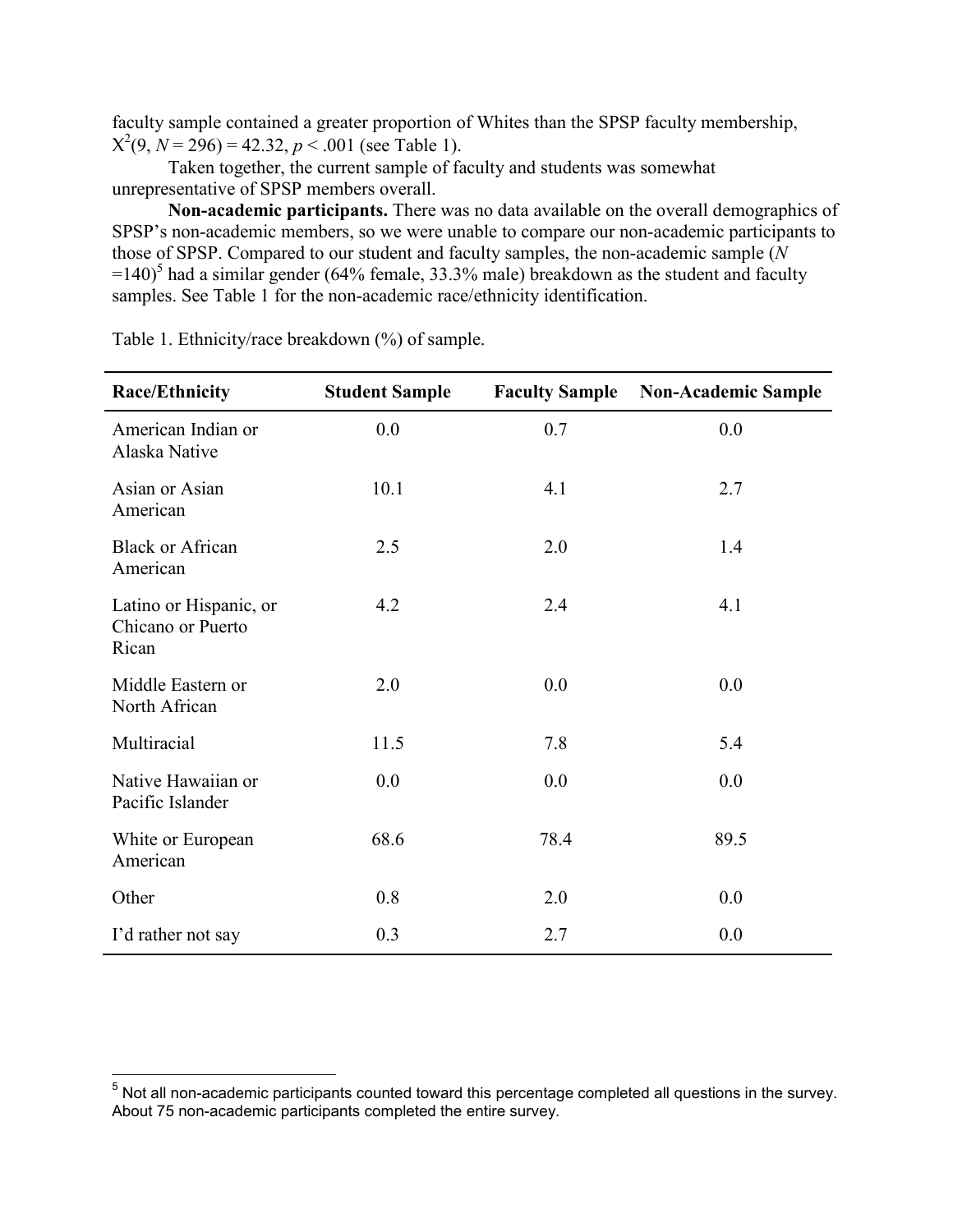### **Survey Development**

**The graduate student survey.** The graduate student survey assessed students' attitudes about the following: (a) career goals (particularly whether students were considering nonacademic career trajectories); (b) factors that contribute to students' interest in non-academic careers, if applicable; (c) students' interest in participating in non-academic internships during the summer and/or during the school year, and whether they would be willing to participate in internships concurrently with their graduate studies; (d) students' perceived costs and benefits of non-academic internships; (e) factors that influence the feasibility of participating in nonacademic internships; (f) students' perceptions of advisor support for students participating in non-academic internships; (g) students' perceptions of faculty acceptance of students pursuing non-academic career options; and (h) students' knowledge of existing internship opportunities for social/personality graduate students.

**The faculty survey.** The faculty survey assessed faculty: (a) attitudes about graduate student participation in non-academic internships during the summer, school year, and internships concurrent with their graduate studies; (b) perceptions of graduate student interest in non-academic internships; (c) interest in having students complete non-academic internships; (d) perceived costs and benefits of students participating in non-academic internships; (e) expectations about internship responsibilities (e.g., length of internship, hours worked per week); and (f) knowledge of existing internship opportunities suitable for SPSP graduate students.

**Non-academic member survey.** This survey assessed SPSP non-academic members' attitudes about (a) the extent to which a variety of factors ultimately led to their decision to find a job outside of academia; and (b) the extent to which social/personality graduate student participation in internships improves their ability to secure non-academic jobs after graduation.

#### **Data Analysis**

We used descriptive statistics (i.e., computed means and standard deviations, frequencies) to explore nearly all attitudes about graduate student participation in internships. The one exception is that independent means *t*-tests were used to compare differences in students' and faculty's attitudes about non-academic internships and students' perceptions of faculty's support versus actual faculty support for non-academic internships.

#### **Qualitative Coding of Costs and Benefits of Internships**

Graduate students and faculty provided open-ended responses about the potential costs and benefits to graduate students who participate in non-academic internships, and they rated the extent to which each benefit was positive and each cost was negative. After reading the entire corpus of responses, we agreed on coding schemes for the student and faculty surveys (see Appendices A-D). To establish reliability in coding the responses, two consultants manually coded the first 10%. Our coding of faculty-generated costs (kappa =.89) and benefits (kappa =.80) was reliable. Similarly, our coding of student-generated costs (kappa = 0.83) and benefits  $(kappa = 0.88)$  was reliable. The remaining responses were then divided among the three research consultants for coding.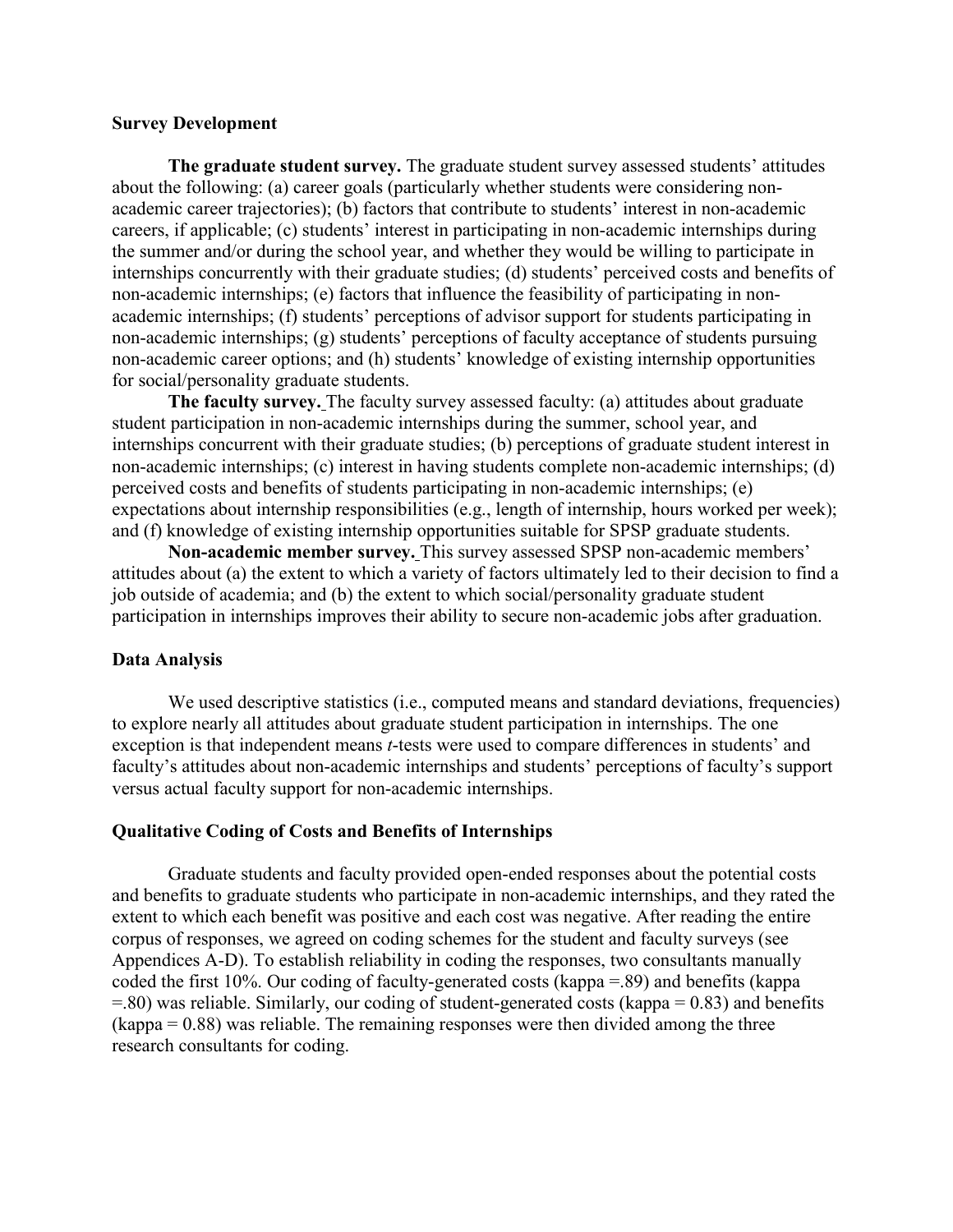#### **Results**

The results are organized around the following four questions: (a) Do SPSP members support student participation in non-academic internships?; (b) Do faculty and students believe that non-academic internships help or hurt students?**;** (c) What feasibility concerns do students have about internships?; and (d) What factors contribute to a decision to leave the academy? In the first section, we explore students' and faculty's attitudes toward non-academic internships as well as students' perceptions of faculty attitudes toward non-academic internships. In the second section, we report student and faculty perceptions of the costs and benefits of students participating in a non-academic internship and the importance of a non-academic internship from the perspective of SPSP's non-academic members. In the third section, we report how students rated a variety of feasibility concerns. Finally, in the fourth section we report the ratings of nonacademic members' and students' reasons to leave the academy**.**

### **Do SPSP Members Support Student Participation in Non-Academic Internships?**

**Student and faculty attitudes.** As can be seen in Figure 1, faculty and students' support for non-academic internships was greatest for summer internships followed by semester long internships concurrent with students' graduate studies. Faculty and students were more neutral about year-long internships concurrent with graduate studies, and taking a semester off. Faculty and students opposed taking a year off from student's graduate training to participate in a nonacademic internship. In addition to asking about general support/opposition to non-academic internships, we asked how interested students were in participating in an internship and how interested faculty were in having their students complete an internship. Students and faculty were, on average, moderately interested in participating in non-academic internships themselves or having their students do so (see Figure 2).

Student support was significantly higher than faculty support for summer internships,  $t(796) = -2.18$ ,  $p = .03$ , and internships concurrent with graduate training both for a semester,  $t(797) = -3.60, p < .001$ , and a year,  $t(796) = -2.83, p = .01$ , as well as general interest in internships,  $t(816) = -3.61$ ,  $p < .001$ . However, these differences were small, less than half a point on the 7 point scale. In addition, faculty supported taking time off during the academic year more than students did for both a semester,  $t(796) = 3.89$ ,  $p < .001$ , and a year,  $t(796) = 5.28$ ,  $p <$ .001.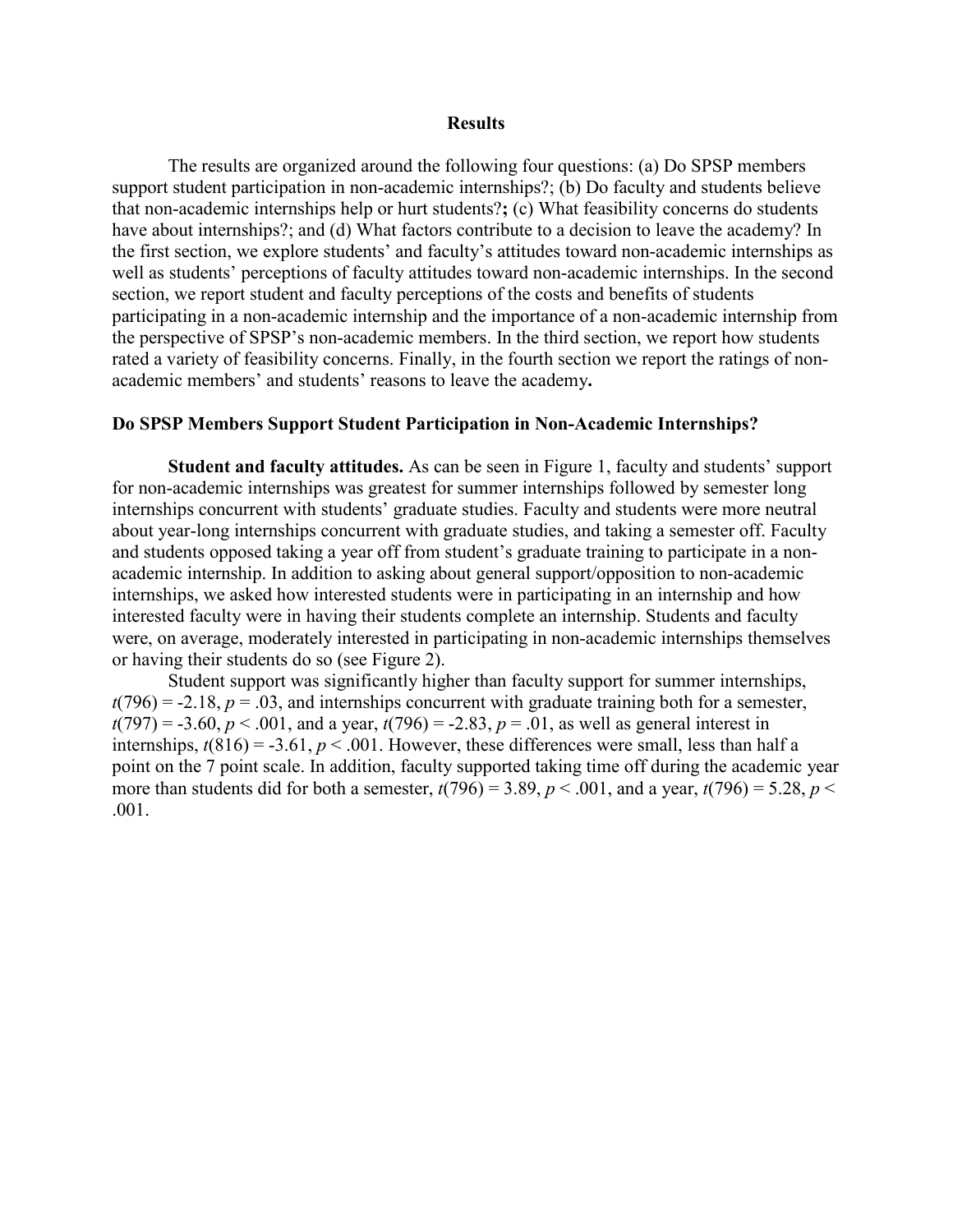

Figure 1. Student and faculty support/opposition to non-academic internships.



Figure 2. Perceptions of student and faculty interest in non-academic internships.

**Student and faculty perceptions of each other's attitudes.** Although graduate students and faculty had similar attitudes about non-academic internships, students did not have very accurate perceptions of faculty support for student internships (see Figures 2 and 3). Faculty perceptions of student interest closely mirrored students' actual interest in internships, *t*(814) = 0.46,  $p = 0.65$ . However, students under-estimate faculty interest in having their student participate in internships,  $t(721) = 12.83$ ,  $p < .001$ . Students also perceived faculty support for internships during all time periods as significantly lower than what faculty reported: semester off internships,  $t(755) = 15.33$ ,  $p < .001$ , year off internships,  $t(754) = 16.62$ ,  $p < .001$ , semester concurrent internships,  $t(754) = 7.68$ ,  $p < .001$ , and year concurrent internships,  $t(754) = 16.62$ , *p* < .001. Differences in perceived versus actual support ranged from one to two scale points.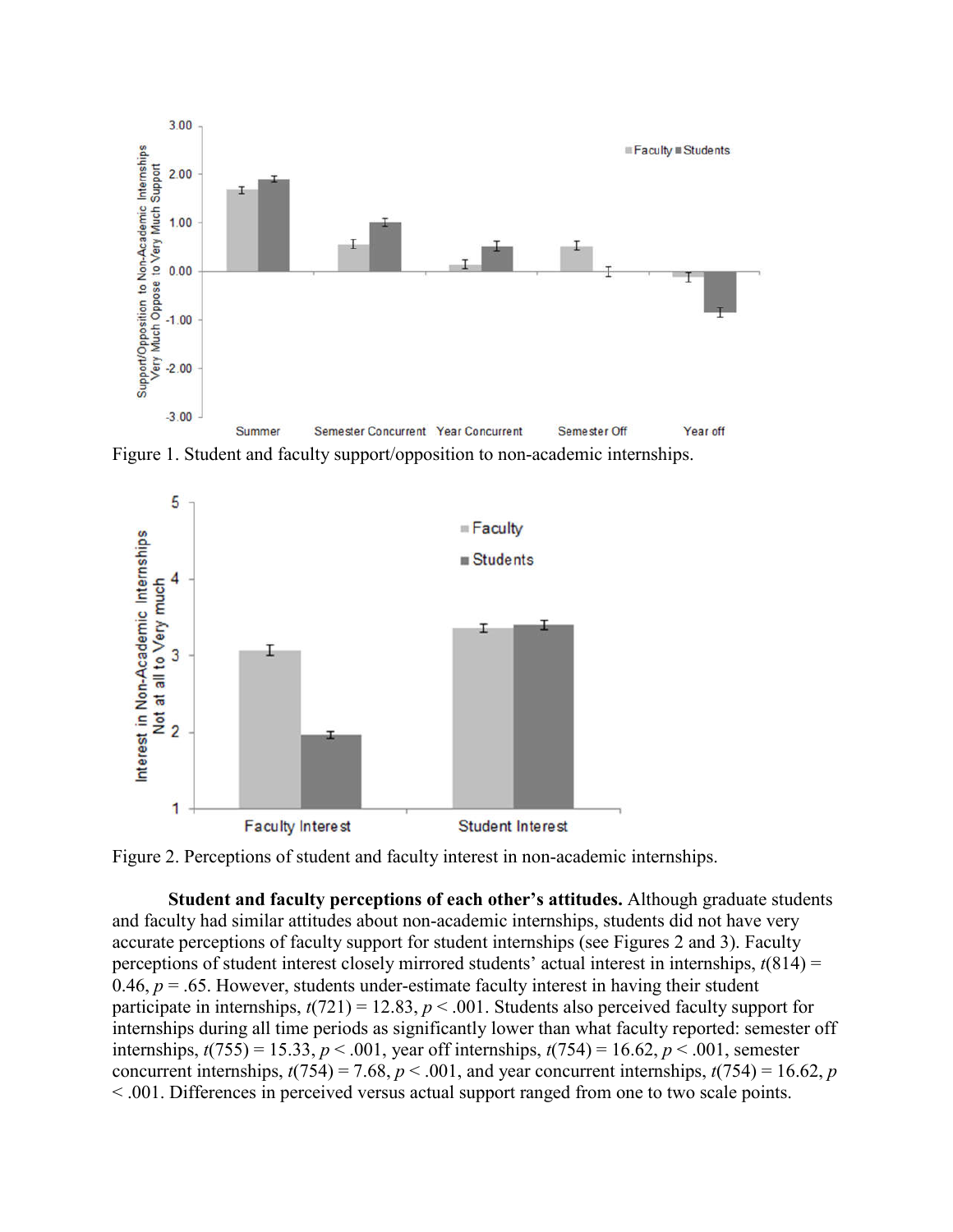

Figure 3. Student perceptions of faculty support/opposition and actual faculty support/opposition to non-academic internships.

### **Do Faculty and Students Believe that Non-Academic Internships Help or Hurt Students?**

Participants provided a range of potential costs and benefits to participating in a nonacademic internship, and students and faculty generated similar responses. Potential benefits to participating in an internship were (a) social benefits, such as better work/life balance and the ability to work in diverse teams; (b) greater competitiveness on the non-academic job market; (c) exposure to alternative career paths and the ability to learn whether a non-academic path would be a good fit for the student; (d) improvements to academic research (e.g., new ideas, methods and skills, and access to datasets); (e) the ability to apply their work to the real world and potentially make a difference; and (f) better long-term earning potential and/or pay during the internship.

Participants also generated a number of costs, which included (a) time away from students' research, progress toward graduate program milestones, and other academic pursuits; (b) possibility of a negative academic reputation for the student; (c) loss of talented academic scholars to the non-academic sector; (d) the potential for negative internship experiences that result in no benefits to the student; and (e) dealing with the logistics of internships (e.g., moving costs, low pay, maintaining enrollment in their graduate program). See Table 2 for the frequency of each theme in the student and faculty samples and Figures 4 and 5 for mean ratings of the negativity or positivity of each theme.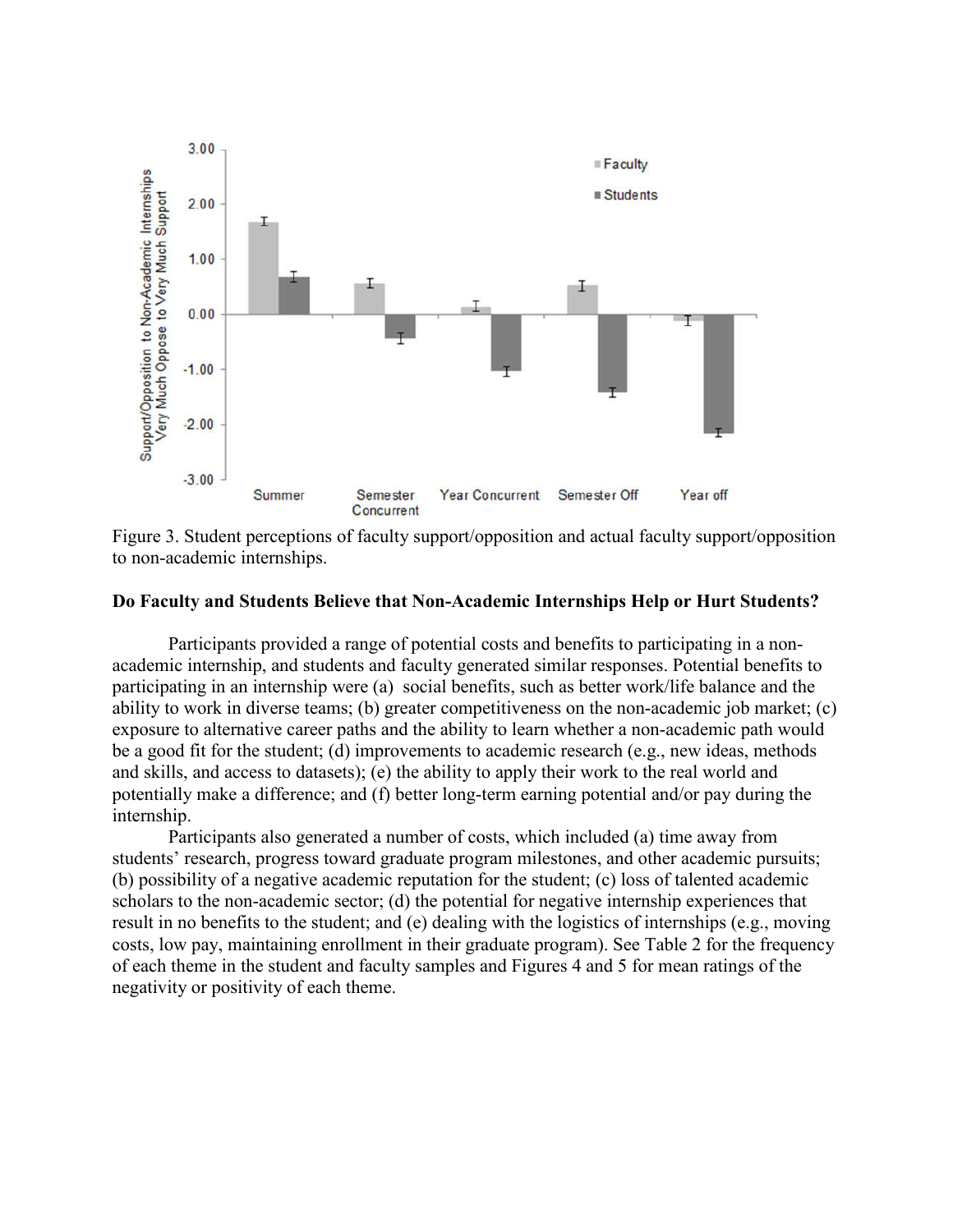| <b>Costs</b>                                                                               | Faculty        | <b>Students</b> |
|--------------------------------------------------------------------------------------------|----------------|-----------------|
| Detracts time from making progress on academic goals                                       | 58.02          | 50.89           |
| Retention                                                                                  | 11.07          | 2.19            |
| Internship experiences do not benefit the student                                          | 5.79           | 4.39            |
| Negative impact on student reputation                                                      | 4.96           | 19.07           |
| Monetary costs / logistics                                                                 | 4.30           | 10.84           |
| Negative impact on the advisor <sup>6</sup>                                                | 3.14           |                 |
| Difficult to find internship opportunities <sup>7</sup>                                    |                | 1.37            |
| Students are not prepared for internship / don't have the<br>requisite skills <sup>7</sup> |                | 1.65            |
| Other                                                                                      | 7.77           | 6.31            |
| Uncodeable                                                                                 | 4.96           | 3.29            |
| <b>Benefits</b>                                                                            | <b>Faculty</b> | <b>Students</b> |
| Preparation for non-academic paths                                                         | 39.86          | 48.06           |
| Exposure to alternative career paths                                                       | 21.67          | 20.68           |
| Improve student's research                                                                 | 13.61          | 7.87            |
| Applying work to the real-world, making an impact                                          | 6.35           | 8.70            |
| Money                                                                                      | 3.19           | 5.67            |
| Skill development <sup>6</sup>                                                             | 9.03           |                 |
| Social benefits <sup>7</sup>                                                               |                | 5.64            |
| Other                                                                                      | 3.89           | 2.70            |
| Uncodeable                                                                                 | 2.50           | 0.59            |

Table 2. Frequency (%) of non-academic internship costs and benefit, from the perspective of students and faculty.

 $7$  Student only code.

\_\_\_\_\_\_\_\_\_\_\_\_\_\_\_\_\_\_\_\_\_<br><sup>6</sup> Faculty only code.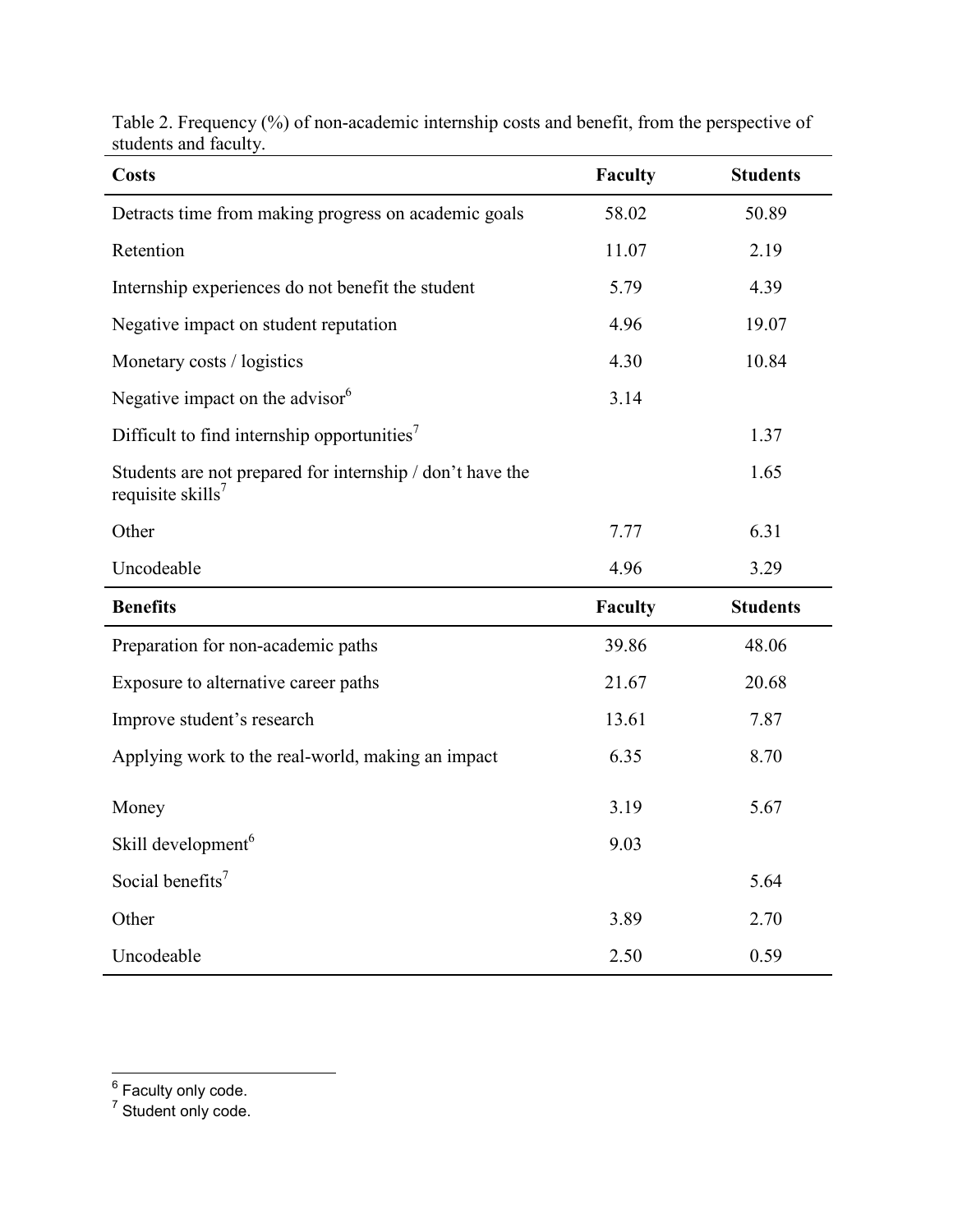

internships is.



academic internships is.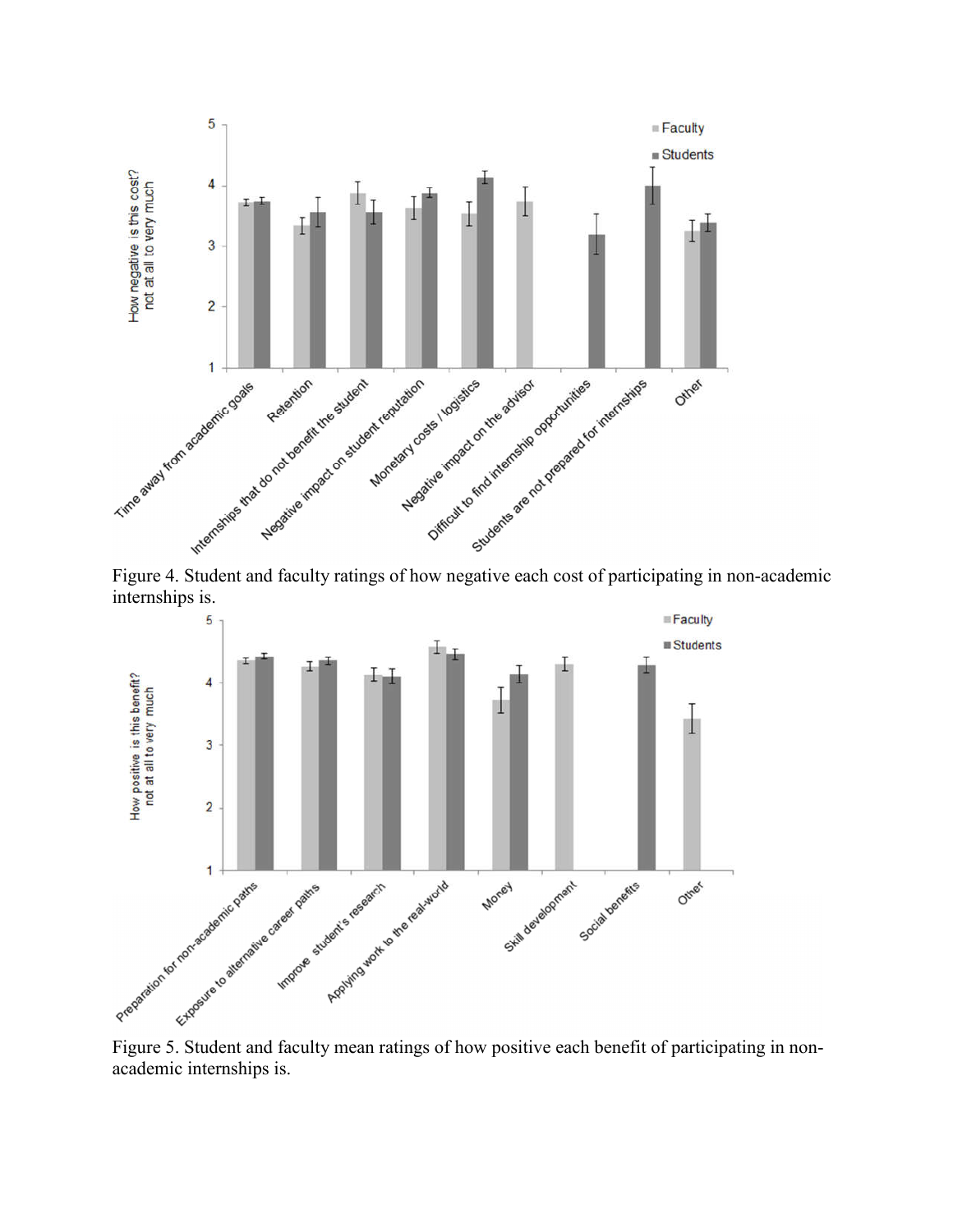**Key trends in the qualitative data.** Students and faculty both acknowledged that nonacademic internships could be beneficial in preparing students for non-academic careers, for example by gaining real-world experience and building professional networks. However, preparation for the non-academic job market could be detrimental to those who are not fully committed to that career trajectory. Faculty and students agreed that internships could distract students from their research and graduate school milestones. These themes in tandem suggest that students benefit the most from internships (and have the least to lose) when they are committed to a non-academic career path.

That said, many students indicated that they are not informed enough to make the decision about whether to go academic or non-academic after earning their degree. The second most frequently cited benefit by both faculty and students of internships is that they could help clarify students' career goals. Graduate students are very familiar with the pros and cons of academic careers. Participating in an internship provides an opportunity to explore how nonacademic careers compare which could help students make more informed decisions about which career trajectory best suits them.

Although internships could help clarify career goals, what are the perceived consequences of deciding to stay in academia after participating in an internship? Students fear that participation in internships will signal to other academics that they are uncommitted or incompetent and that their advisors would be less invested in and supportive of them. These perceptions could ultimately undermine students' efforts to secure competitive tenure-track positions in academia. It is important to note that, although faculty reported this cost less frequently than students, about five percent of the faculty sample nonetheless mentioned it. Students' fears of a negative academic reputation post-internship may be exaggerated, but they may not be completely unfounded.

**Importance of internships in transitioning to non-academic careers.** Beyond student and faculty perceptions of internship costs and benefits, we also asked non-academic members to weigh in on their perceptions of non-academic work experience. They reported that internship experience prior to applying for a non-academic job is of the utmost importance. Specifically, 100% of non-academic members who had an internship program at their current place of employment said that participating in their company's internship program improves an applicant's odds for full-time employment, and 92.41% of the total sample of non-academic members said that participating in any non-academic internship program improves an applicant's odds of being considered for full-time employment in their organization. In short, non-academic members perceive internships to be beneficial to students interested in pursuing careers in the non-academic sector.

### **What Feasibility Concerns do Students Have About internships?**

Even among students who are interested in internships, there are several considerations that affect their willingness to pursue one. Many internship opportunities available to social and personality psychology graduate students are non-local, which means students would need to temporarily move and support themselves in a new location. Internships also require students to temporarily turn their focus away from their academic research, which could cause tension between students and faculty advisors.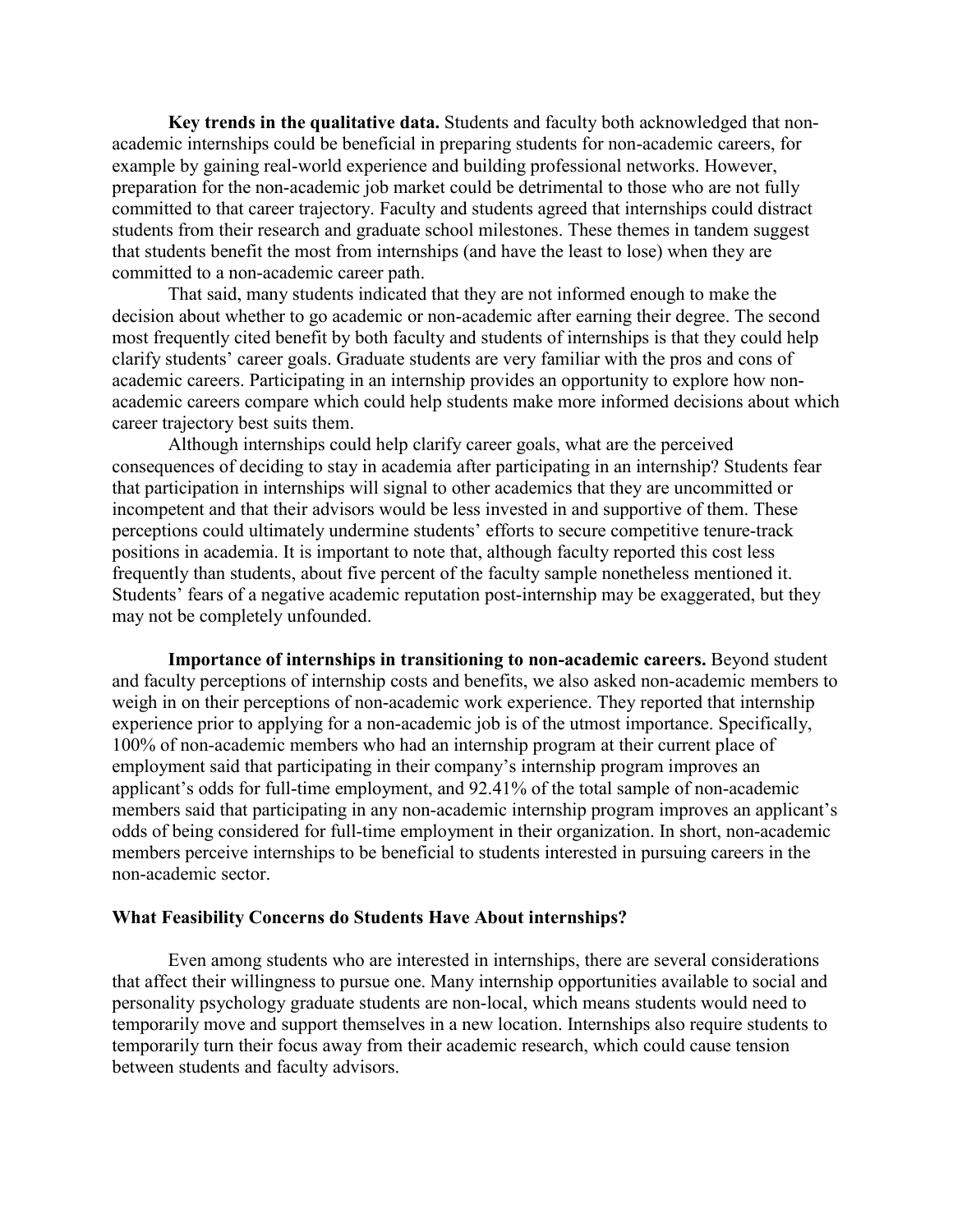Students ranked a livable wage, the duration of the internship, advisor approval, the need for relocation, the need to find housing, and the costs of moving as the most important factors impacting the feasibility of participating in an internship (see Figure 6). Permanent job opportunities at internship sites, publication opportunities, and family/partner obligations were each less important than the above, but even these factors are at least slightly important to students.



Figure 6. Importance of logistical factors that impact the feasibility of internship participation, from students' perspectives.

### **What Factors Contribute to a Decision to Leave the Academy?**

The reasons why non-academic members reported pursuing non-academic careers were (in order of most to least important): the opportunity to apply their work to the real world, that there were more exciting job opportunities outside of academia, negative perceptions of the academic job market, and avoiding the pressures of "publish or perish." Students and nonacademic members rated the reasons for their interest in leaving the academy similarly. Specifically, students reported that the main reasons for their interest in going on the nonacademic job market was (in order of importance): negative perceptions of the academic job market, a desire to avoid the pressures of "publish or perish," an interest in applying their work to the real world, and a desire for greater work/life balance (see Table 3).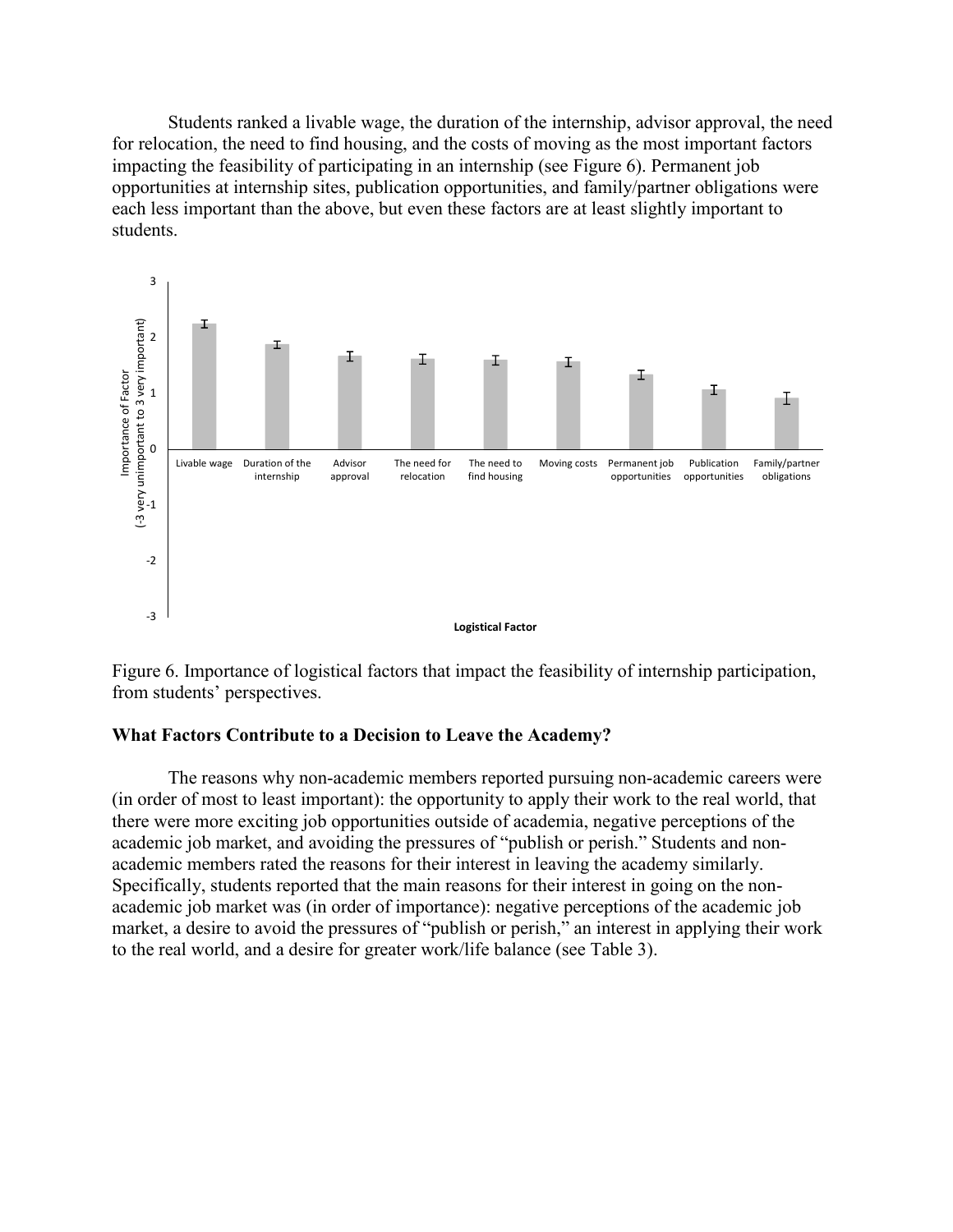| <b>Factor</b>                                            | <b>Students</b> | Non-Academic<br><b>Members</b> |
|----------------------------------------------------------|-----------------|--------------------------------|
| Negative perceptions of academic job market              | 3.85            | 3.23                           |
| Avoiding pressure of publish or perish                   | 3.83            | 3.18                           |
| Interest in applying work to real-world in concrete ways | 3.77            | 3.54                           |
| Desire for greater work/life balance                     | 3.75            | 2.74                           |
| Too few academic jobs in area of specialization          | 3.72            | 2.90                           |
| Avoiding pressure of getting grants                      | 3.33            | 2.69                           |
| Tempting compensation packages                           | 3.31            | 3.03                           |
| Need a job in a specific geographical area               | 3.07            | 2.41                           |
| Exciting opportunities in non-academic sector            | 2.89            | 3.23                           |
| Desire for greater freedom                               | 2.65            | 2.51                           |
| Opportunity to work frequently in team settings          | 2.56            | 2.46                           |
| Other                                                    | 2.52            | 2.44                           |

Table 3. Reasons for leaving academia from graduate students and non-academic members.

### **Conclusion**

Our study revealed the following insights:

### **Do SPSP Members Support Student Participation in Non-Academic Internships?**

- Students are interested in, and faculty are supportive of, graduate student participation in non-academic internships, particularly during the summer
- Graduate students underestimate faculty members' support for student participation in non-academic internships

### **Do Faculty and Students Believe that Non-Academic Internships Help or Hurt Students?**

- Students and faculty both agreed that internships could give students a competitive advantage in the non-academic job market
- Non-academics are nearly unanimous in reporting the importance of non-academic work experience--including internships--prior to applying for full-time positions
- Students and faculty are concerned about the loss of academic productivity during a nonacademic internship
- Students revealed concerns about gaining a poor reputation for their participation in an internship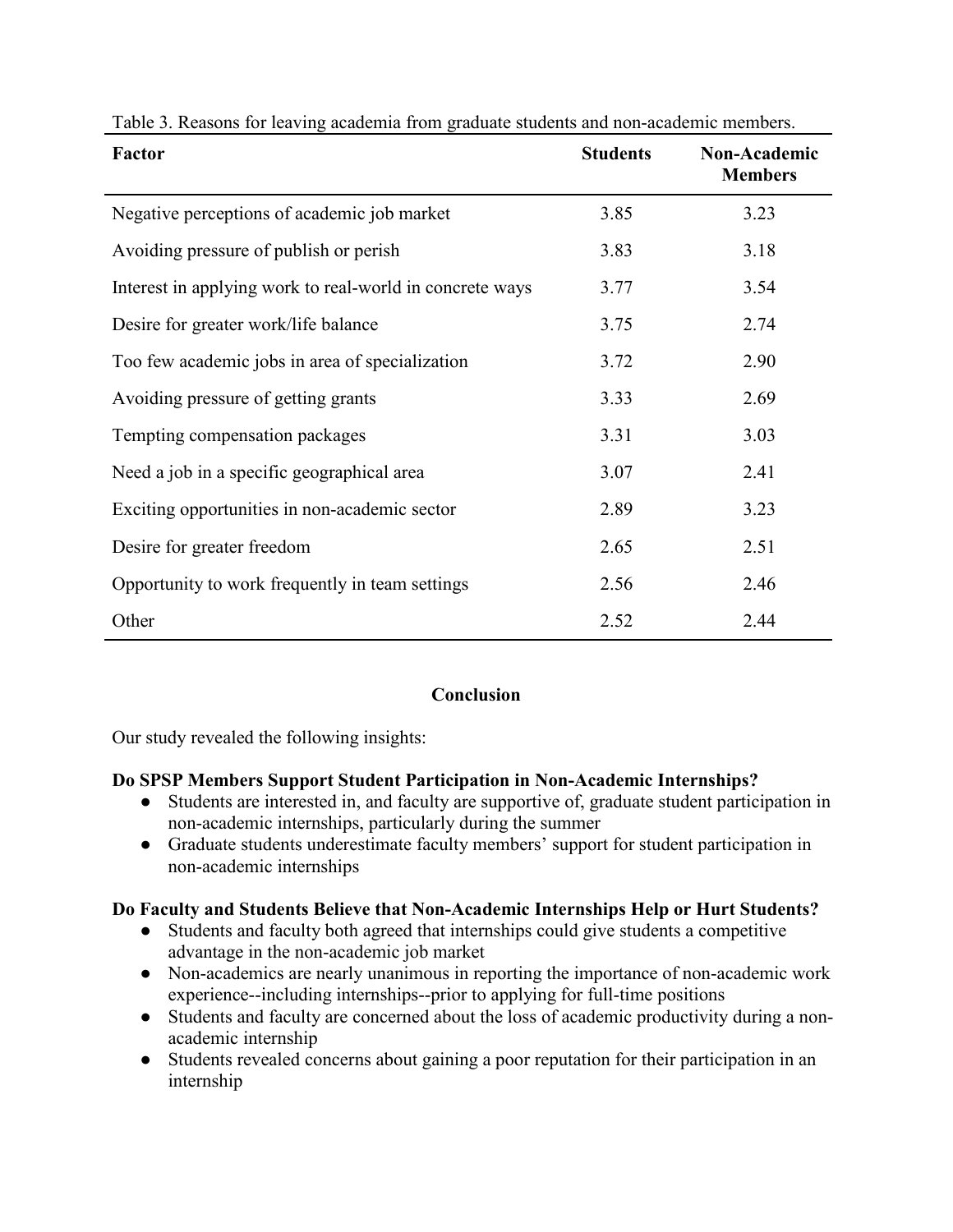### **What Feasibility Concerns do Students Have About Internships?**

• Aside from the time of year and duration of the internship, students ranked receiving a livable wage, advisor approval, the need for relocation, the need to find housing, and the costs of moving as the most important factors in deciding whether they would take an internship

### **What Factors Contribute to a Decision to Leave the Academy?**

● Students express similar reasons for considering a non-academic career path as nonacademic members do, including interest in applying their work in a real-world setting and their negative perceptions of the academic job market

Taken together, there are many factors that may facilitate graduate student participation in non-academic internships. At a most basic level, SPSP graduate students are moderately interested in non-academic internships and career paths. Fortunately, faculty express moderate support for students who have these aspirations. Moreover, students and faculty both acknowledge that internships provide students a competitive edge on the non-academic job market. The non-academic membership of SPSP confirmed these insights and reported that nonacademic experience is an important part of a successful job applicant's resume. However, there are still potential obstacles to a student's participation in internships. Faculty's support for nonacademic internships is not being perceived by their students. Similarly, students quite frequently expressed a concern for gaining a poor reputation if they participate in a non-academic internship. These results suggest either that faculty are over-reporting their support for students' participation in an internship, or that students are overly cynical about faculty's attitudes toward non-academic career paths. More open dialogue about alternative career paths could go a long way toward correcting this discrepancy.

Moreover, this report also points to several feasibility concerns that will likely be of great interest to the non-academic membership with active or future internship programs. For example, students and faculty are both more supportive of summer internships. Capitalizing on these findings might result in a stronger interest and more diverse applicant pool.

In sum, the SPSP membership is interested in, and supportive of, graduate student internship opportunities in a non-academic setting. Although there are a number of concerns that graduate student and faculty members share regarding graduate student participation in internship opportunities, they may be easily overcome. In fact, one of the biggest barriers may be a lack of effective communication between faculty and students regarding non-academic career trajectories. In general, however, all sides seem welcoming and appreciative of this future resource.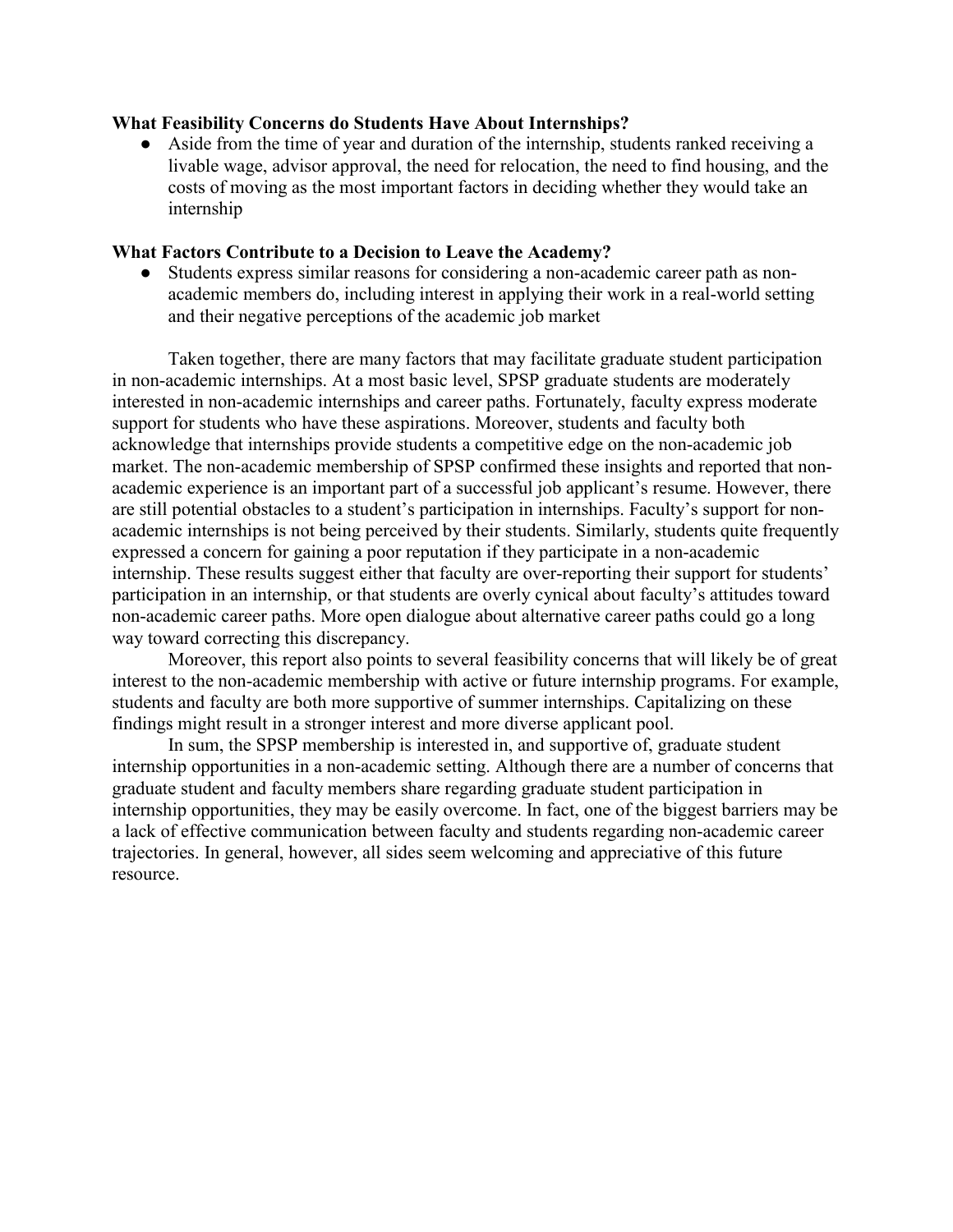## Appendix A

Coding Scheme for Graduate Student-Generated Costs of Internships

- 1. Detracts time from making progress on academic goals
	- Publishing
	- Teaching
	- Milestones
	- Networking
	- Inability to balance internship work with academic commitments
- 2. Retention
	- Losing interest in academia, graduate program
	- Academia loses talented scholars
- 3. Potential for bad internship experiences
	- Being assigned grunt work when you didn't expect it
	- Not interested in research topics at internship
- 4. Negative impact on student reputation
	- Disapproval from advisor, other academics
	- Stigma for not being serious enough, or being a second-rate academic
	- Poor perceptions of internship experience in the job market
- 5. Monetary costs / logistics
	- Funding issues / not being paid on internship
	- The need to move
	- The need to find insurance for internship
- 6. Difficult to find internship opportunities
- 7. Not prepared for internship/ don't have the requisite skills
- 88. Other
- 99. Uncodable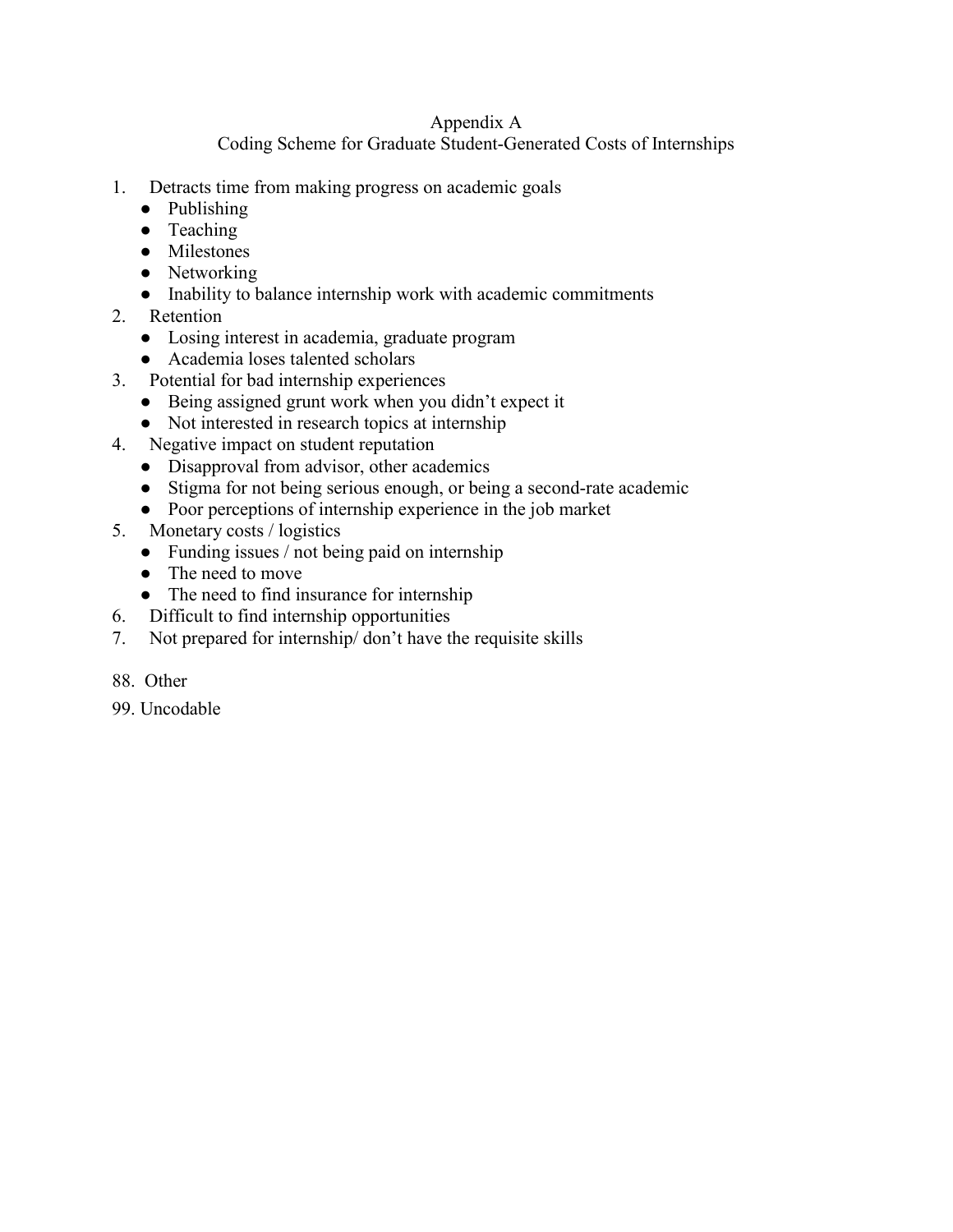### Appendix B

# Coding Scheme for Graduate Student-Generated Benefits of Internships

- 1. Social benefits
	- Work with different kinds of people/teams
	- Better work/life balance
	- No "publish or perish" culture
	- Greater freedom
	- The culture is different
- 2. Helps you on the non-academic job market
	- Develop new skills
	- Get practical / applied experience
	- Build bigger professional network
	- Non-academic job market is easier to endure than academic job market
	- Gives you more options to find jobs
	- Applicants are more marketable with internship experience
	- Internship experience is necessary to obtain a non-academic job
- 3. Exposure to alternative career paths
	- The good and bad of non-academic vs academic jobs
	- Students can better understand career goals, do they want to stay in academia or are nonacademic careers a better fit?
- 4. Could help your academic career/ improve research
	- New perspectives and real world applications that can inform their research
	- Access to new data (real world data) that can enhance their research
	- Non- academic partners to improve research/get grants
- 5. Applying work to the real-world, making an impact on the world
- 6. Money
	- Better pay for non-academic jobs
	- Get paid for an internship
	- Funding opportunity if they are limited at the university
	- Free up TA's and RA's for others
- 88. Other
- 99. Uncodable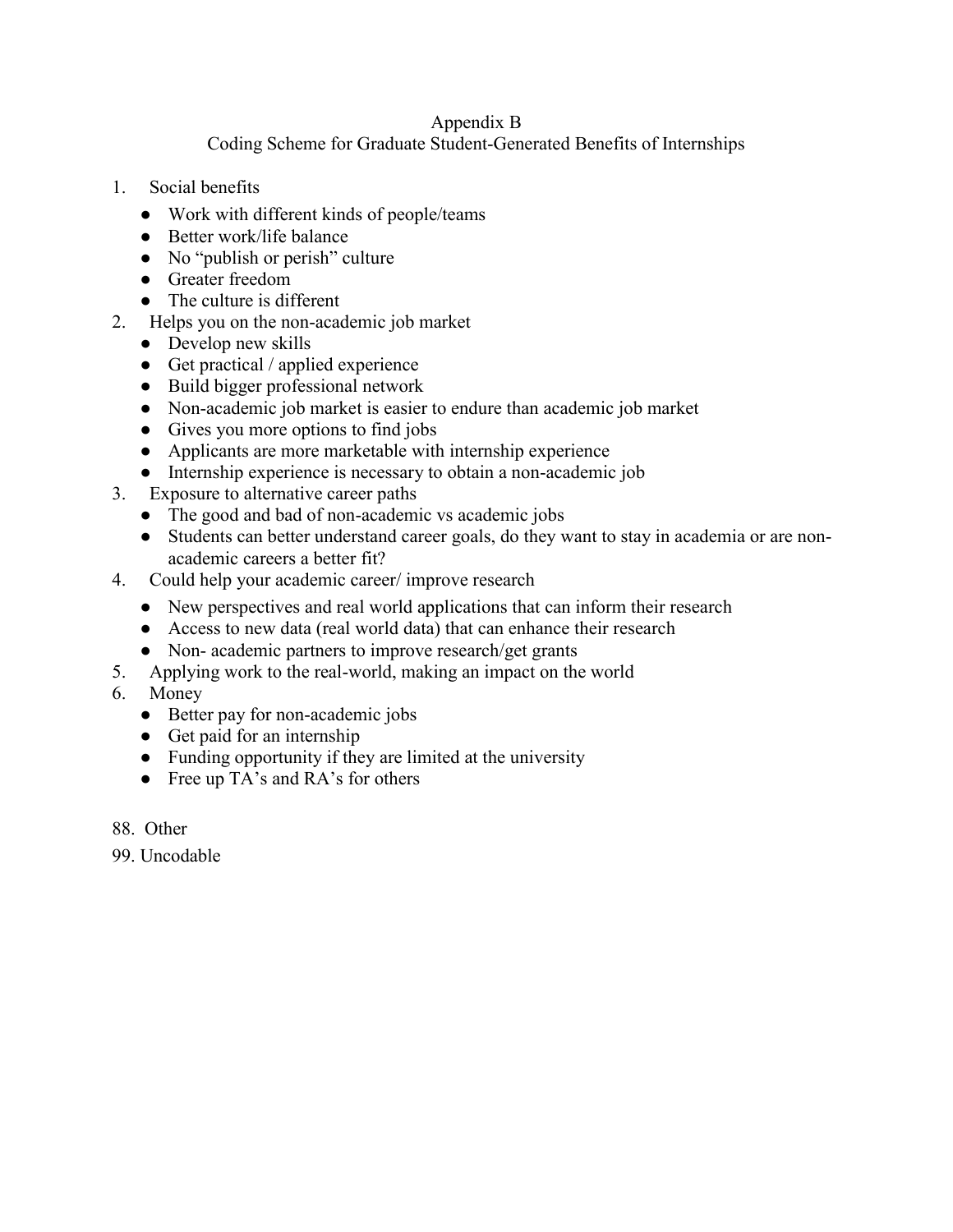# Appendix C

# Coding Scheme for Faculty-Generated Costs of Internships

- 1. Detracts time from making progress on academic goals
	- Publishing
	- Teaching
	- Milestones
	- Networking
	- Research activities
	- More time to complete the PhD
	- Inability to balance internship work with academic commitments
- 2. Retention
	- Students might choose to leave their program and not complete their degree
	- Talented students will be lured away from the academy
- 3. Poor quality internships
	- Waste of student time if they don't learn anything valuable or decide to stay in academia
	- Students can be exploited by internship for free labor
- 4. Negatively impact the reputation of the student
	- Faculty advisors may not invest in students who are perceived as interested in nonacademic career paths
	- Colleagues, the department, others, may see internships as a sign that the student isn't serious about research
	- If the student decides to stay in academia, hiring committees may see internships as a mark against the candidate
- 5. Costs to the student and logistics
	- If it's unpaid they won't have a source of income
	- No benefits (healthcare)
	- Logistical problems with enrollment, funding, and saying in a program if students take time off to do an internship
- 6. Negative impact on the advisor, i.e. problems with grants, decrease in productivity
- 88. Other
- 99. Uncodable